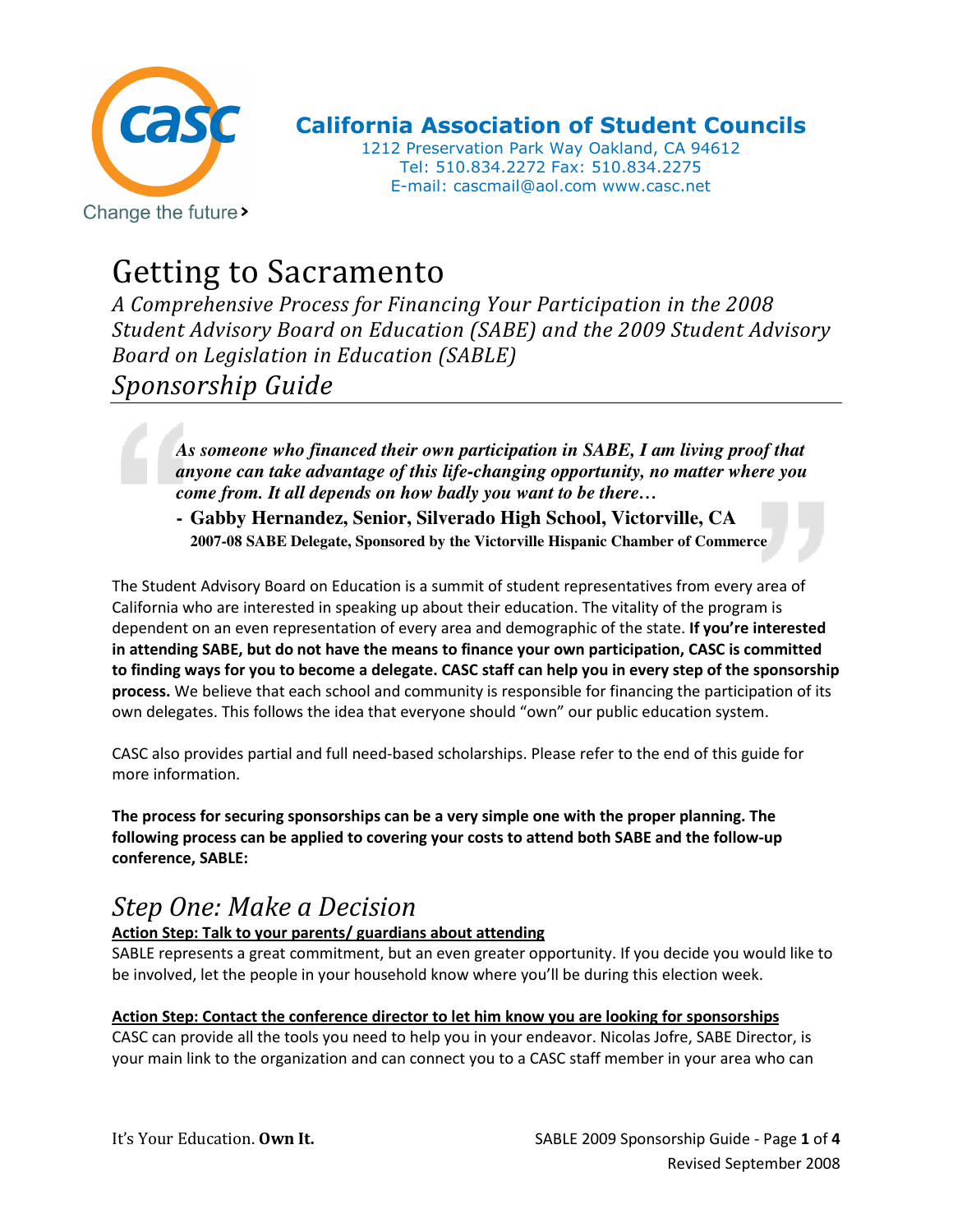walk you through every step. CASC scholarships are available as well. Please refer to the end of this guide for more information.

## Step Two: Define an Objective

#### Action Step: Research how much money you will need in order to attend

The first step is to narrow down how much money you will need. When determining this sum, make sure to include:

- Registration Costs
- Travel Costs (including transportation from the airport to the site)
- Personal contributions

#### Action Step: Develop an objective

An objective statement is specific, measurable, attainable, and time-oriented. An example is, "I will raise a total of \$500 to cover my SABE registration fees and mileage to Sacramento by October 15<sup>th</sup>, 2008".

### Step Three: Approach Your Potential Funders

Action Step: Make a list of individuals and community organizations who may be interested in funding their representation in a state-wide forum.

Who in your community has the resources to contribute? Brainstorm a list of potential funders. Here are some ideas:

- School Associated Student Body (ASB)/ Student Council: As a member of your student body, your ASB is determined to serve you. Many ASB's have the funds to participate in leadership activities. Talk to your leadership advisory and your student council officers.
- Principal/ School Site Council/ School District Staff (Superintendents): Educators are more than willing to support student engagement in civic activities. They are also aware of possible sources of funding. If they cannot afford to sponsor you as a SABE delegate, your principal, members of your school site council, school board, and district staff can point you to the people who can.
- Community Organizations: Every community has organizations solely dedicated to identifying their areas' needs and fulfilling them. Some examples include:
	- o Rotary
	- o Lion's/Lioness' Club
	- o Kiwanis Club
	- o Optimist/ Soroptimist Club
	- o Chamber of Commerce (and ethnic Chambers)
	- o City Youth Councils
	- o Community Foundations
	- o Young Republican/ Democrats Clubs

For a full listing of community organizations, contact your city's Chamber of Commerce or visit their website.

#### Action Step: Make a case for yourself

Each person you approach will have a different motivation for contributing. For example, your school and district will want to be represented alongside other schools and districts at the state level. Rotaries and other professional community organizations will be interested in how the skills you acquire at SABE will help your community. Other community organizations will be interested in your contributions to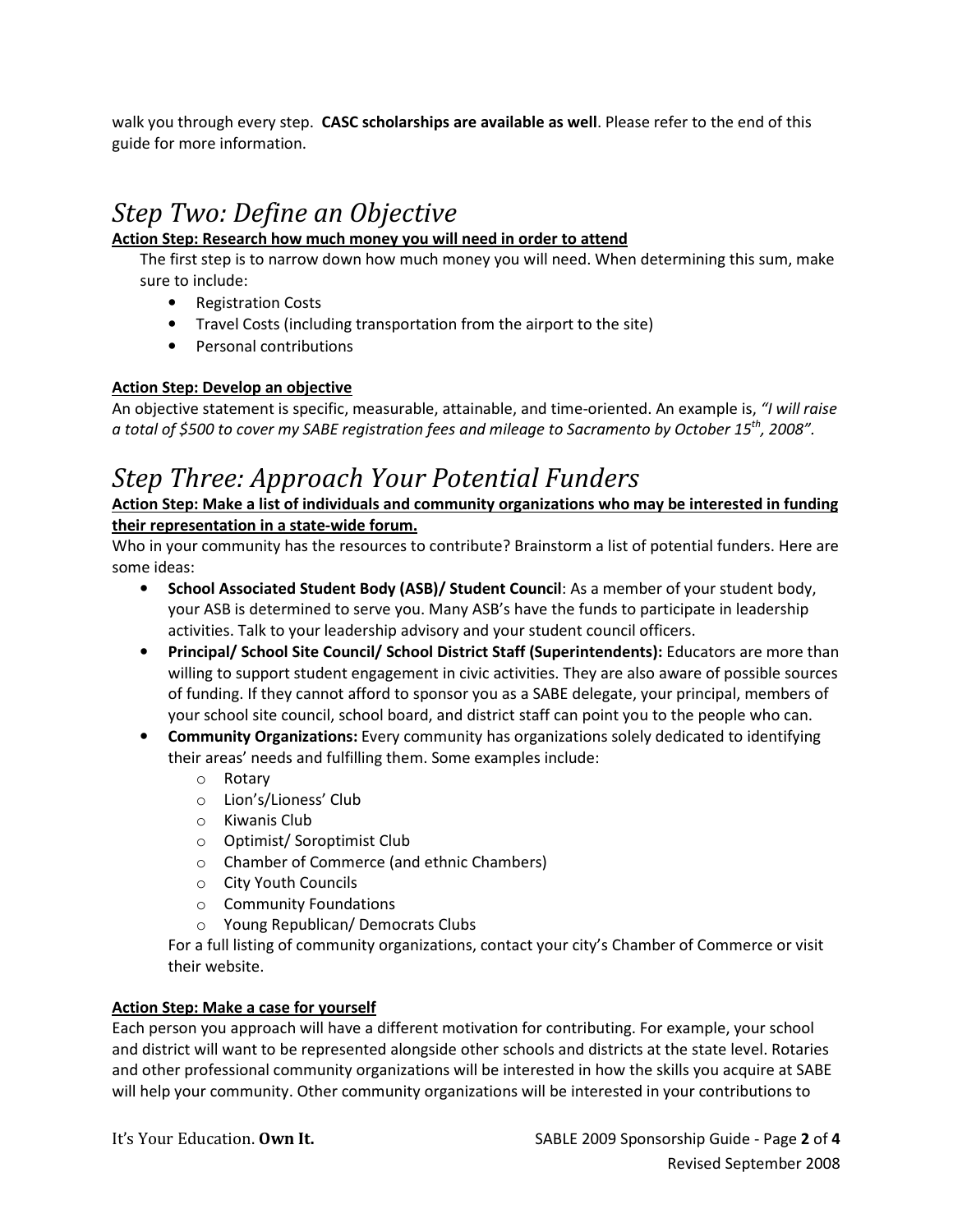improving education at a state and local level. Be sure to research the mission of every organization you contact.

#### Action Step: Contact funders and find out what their sponsorship policies are.

Different organizations and individuals will have different policies for giving. While some may require you to write a letter to their members, others will want to hear more information in person. Determine what follow-up is needed.

#### Action Step: Follow up on their decision

Whether they chose to sponsor you or not, make sure to send a thank-you note to the people you contact. If an organization or individual has sponsored you, ask if they would be interested in having you present to them or their members about what you did in Sacramento. Provide them with registration form and payment information if necessary.

### Making Your Case: Why should they invest in you?

SABE and SABLE, more so than any other youth programs, presents a great case for funding. Here are some ideas that you will want to include in your sales pitch:

- SABE and SABLE are not leadership conferences, they are a real-life, active interest groups
- The programs give you an opportunity to speak up with your area at the state level
- Delegates learn organizing skills that can help them activate their communities
- Delegates are taking on the responsibility of representing millions of students to the most influential figures in California
- SABE and SABLE have affected the way our schools look and work
- Delegates have the power to affect the lives of the millions of students they represent
- Both programs are sponsored and organized by CASC, the state's premier youth leadership organization
- SABE and SABLE can provide unparallel real-world experiences
- Delegates from across the state will form an action network

### **Scholarships**

Some scholarships are available directly through CASC. To apply for these scholarships, please contact the CASC office for a scholarship application.

### Contacting CASC

Planning to look for funding on your own? Drop us a line.

For questions about finding sponsorships and to obtain marketing materials, press releases, sample donation letters and for conference-related information, please contact CASC's Education Policy/ SABE & SABLE Director, Nicolas Jofre at nicolas.jofre@casc.net. Conference staff can work directly with you to find funding.